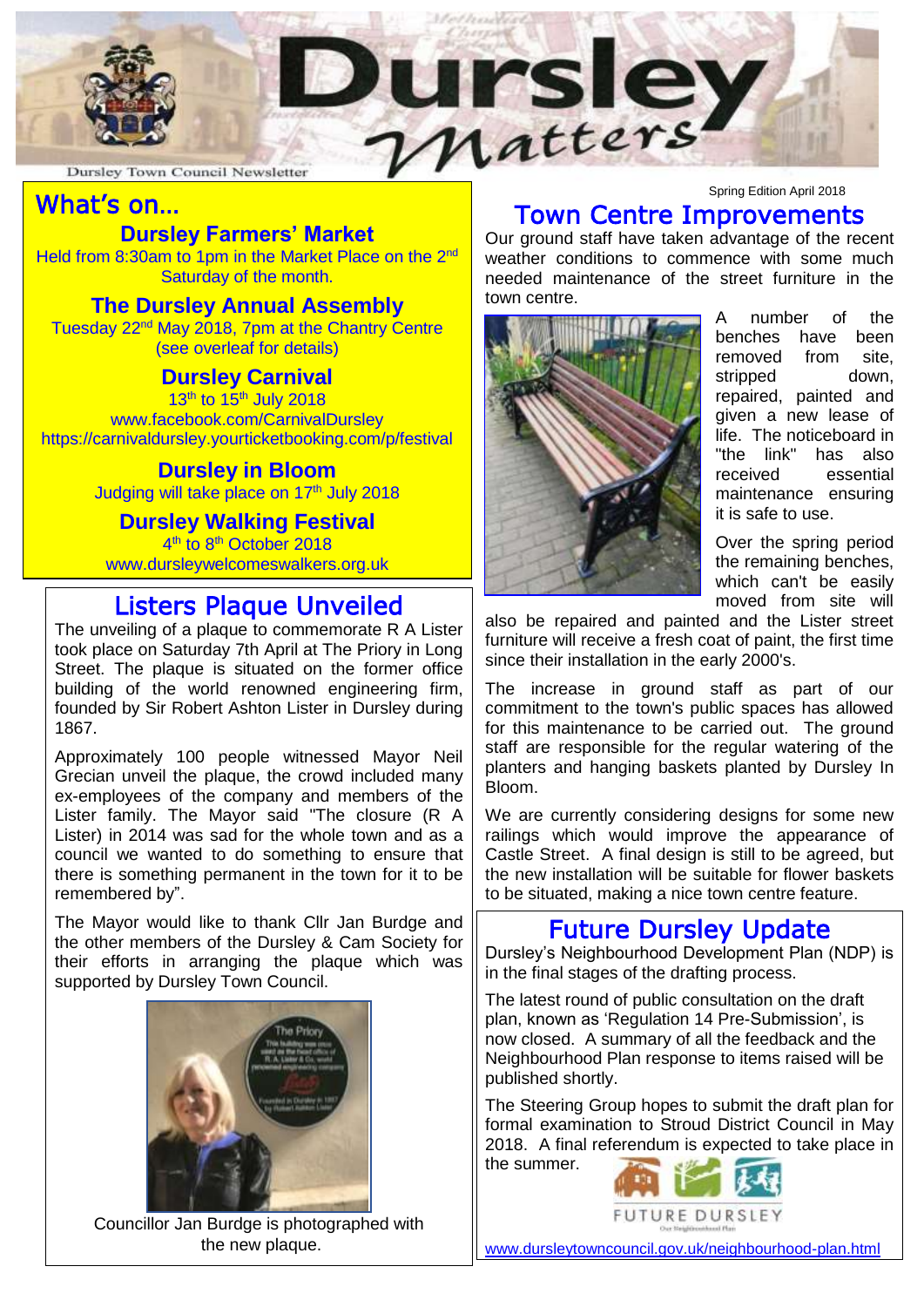## We're Watching You!

We have joined forces with environmental charity Keep Britain Tidy in a bid to reduce dog fouling in key problem areas in Dursley.

The campaign sets its sights on irresponsible dog owners, with recent research showing that dog walkers are more responsible and pick up after their dogs, when they think that they are being watched.



Last year Keep Britain Tidy conducted a campaign pilot, funded by the Department for Environment, Food and Rural Affairs (Defra), working with land managers across the country. This pilot saw an average reduction of 46% in the levels of dog fouling.

Feedback suggests that dog fouling tends to occur at night time and during the months with shorter days, as some dog owners feel that they can't be seen 'under the cover of darkness'. The 'We're watching you' series of signs are visible after dark, and use innovative cutting edge materials.

The areas selected for signage are Highfields and Long Street, Dursley. **#werewatchingyou**

# New 'Welcome to Dursley' Information Brochure



In February the Dursley Business Inclusive group (DBI) launched a new "Welcome to Dursley" information brochure.

The brochure features an easy to read map of the town, highlighting key buildings, facilities and businesses. It includes information on places of interest, things to do and places to stay in Dursley. It also features a little of the history of the town and information on Dursley Welcomes Walkers.

The brochure has been funded with grant help from us and advertising revenue from members of DBI. It has been distributed at tourist attractions, accommodation venues and places of interest across the Stroud District. It can also be downloaded from our website [www.dursleytowncouncil.gov.uk](http://www.dursleytowncouncil.gov.uk/)

**DBI meet monthly** *(5:30pm 2nd Thursday)* **and is open to all businesses (large or small) in Dursley.**  Email: [dursleybusinessinclusive@gmail.com](mailto:dursleybusinessinclusive@gmail.com)

## Don't Miss The Dursley Annual Assembly

Dursley's Annual Town Assembly will be held on Tuesday 22<sup>nd</sup> May 2018 at 7pm in the Chantry

Centre, Long Street.

#### **Come along & raise any issues you have about Dursley**

The guest speaker this year is Mr David Hagg, the Chief Executive of Stroud District Council. Find out about the financial challenges facing the District Council and how this will impact Dursley.

We will also be announcing the winner of the 2018 Leslie D Gale award for services to the community.

#### **Everyone is welcome**

### New District Youth Work Staff

Meet Jemma Grieve and Rachael Hill who have recently been appointed as Stroud District Council's new youth work staff.

They are facilitating the 9 locality youth forum groups across the district, including Cam and Dursley.

The forum groups give young people an opportunity to express their views, be heard and work with local adult decision makers



to make their communities better for other young people and the community as a whole.

Jemma and Rachael are currently recruiting new young people for Cam and Dursley:

#### *'Calling all Young People aged 13-19…do you want to be involved in making a difference with and for young people in your community?'*

**If so, by joining your local youth forum group you will…**

- o Learn new skills such as leadership, teamwork and social skills
- o Design projects and events and have fun
- o Have a voice in local decisions that affect young people
- o Be taken seriously and help change how your community sees young people

#### **If you would like more information or to talk about joining, please contact Jemma or Rachael via:**

**Tel:** 01453 754504 **Text:** 'I'm Interested' plus your name & postcode to 07896 690140

**Visit the website:** [www.stroudyouthvoice.co.uk](http://www.stroudyouthvoice.co.uk/)

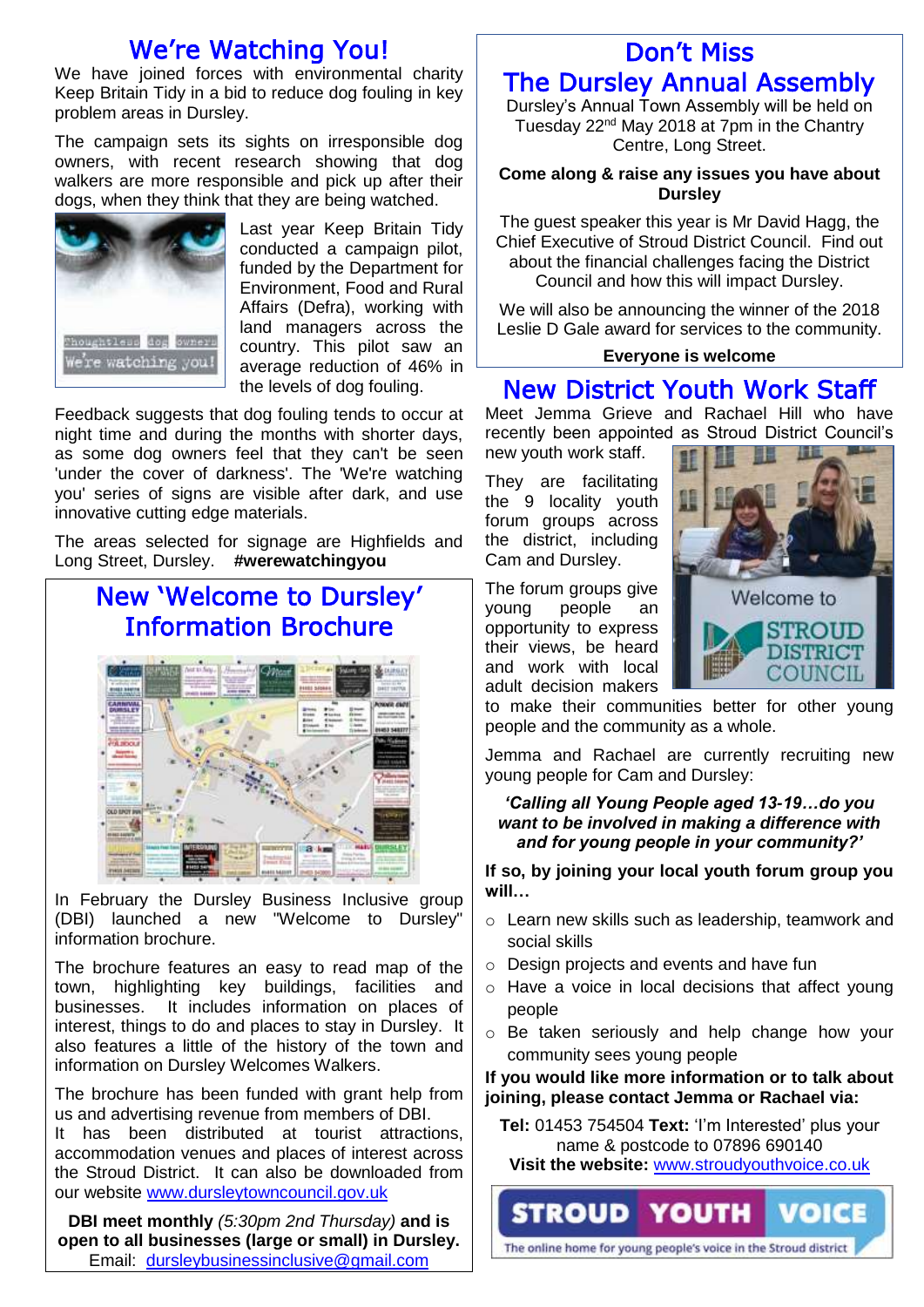### Meet Councillor Brian Cairns

"My wife Kate and I moved in 1976 from Yorkshire to Upper Cam and brought up our children and foster-children there. Apart from a year living temporarily in Scotland (2007- 08), we have been based in Dursley/Cam ever since.

I taught at Cam House School (now Peak Academy) between 1976 and 1982 before retraining

in social work and working for Gloucestershire County Council until 2007, including a period between 1989 and 1993 based at the Dursley office. More recently I worked with a UK-wide training and consultancy business (KCA) founded by Kate and other family members, with current offices in Drake House on the former Lister site.

I continue to work part-time, as a Consultant to KCA, and as a specialist member of the Mental Health and Care Standards Tribunals. But I now also have the time to take a greater interest in the affairs and development of the delightful area which has been my home base for almost 40 years and remains an excellent place to bring up a family and live healthily.

My interests on the Council range across environmental concerns, availability of suitable housing for people at all ages and stages of life, sustainable local business development, infrastructure and services, cultural and recreational opportunities, and issues of disability access. I enjoy chairing the Staff Committee and participating in the work of the Green Spaces, Planning, and Policy and Finance Committees.

Beyond Council work, I try to make a joyful noise in the bass section of the Tyndale Choral Society, and to support the activities of other family members in local football teams and DODS".

### Dursley Pancake Race Results

The results of the 2018 Pancake Race were:

*1 st Steph Hill (Henlow Court) 2 nd Andy Markham (Old Spot), Rebekah Storey-Young (Henlow Court) & Roger Cowley (Dursley Lions)*

The children's race was won by Jay Randall-Smith dressed as Superman. Jay was also awarded the 'Best Fancy Dress' trophy donated by Dursley Business Inclusive, in

memory of local volunteer Eileen Nichols.

Thank you to all the runners, to Daisy Belle Floral Design, Dursley Lions, Mel King (Festive Dursley) and to Classy Glass, who very kindly donated trophies and medals for the race. The proceeds went to 'Festive Dursley' towards the Christmas lights.



Pupils of Cedars Class (Years 3 & 4) at Dursley Church of England Primary Academy have set up their own savings club thanks to the help of Stroud Valleys Credit Union and the UK-wide Lifesavers programme.

The children, their teacher and some adult volunteers have been trained to run the in-school 'bank', letting them pay small weekly amounts into their own accounts to save for something special.

Dursley Primary Academy is just one of 120 schools in the UK taking part in the LifeSavers scheme which is encouraging children to develop wise money management skills that'll help them in adult life.

Stroud Valleys Credit Union would like to help other schools to set up their own Lifesavers clubs. If you're interested, just ring 01453-298785, email [admin@svcu.org.uk.](mailto:admin@svcu.org.uk)



*Pupils of Cedar Class, Claire Sibbert, Cedar Class teacher, John Appleton, Chair of SVCU, Steve Cullis, Area Co-ordinator for Lifesavers. PHOTO CREDIT: Caroline Aistrop*

### Memorials in Kingshill Cemetery – A Plea to Visitors

We would like to make a plea to all visitors to Kingshill Cemetery not to move or reset any "laid down" grave memorials.

These memorials have been laid down flat on the ground during routine inspections by trained Council staff, due to the fact they have become loose or deemed hazardous to the public visiting the Cemetery.

It is highly dangerous to the individual and to visitors should memorials be erected by non-professionals. We lay the memorials down to avoid the risk of a loose memorial falling on a child or an adult, unfortunately such incidences (including fatalities) have occurred in other Cemeteries.

Only qualified memorial masons are permitted to carry out this type of work in the Cemetery. Where possible we contact the owners of the graves to arrange such repairs.

If you have any concerns about memorials or planting please do not hesitate to contact the Council Office.

The Cemetery Regulations, including advice about memorials & planting, can be found on our website [www.dursleytowncouncil.gov.uk](http://www.dursleytowncouncil.gov.uk/) & the site notice board.